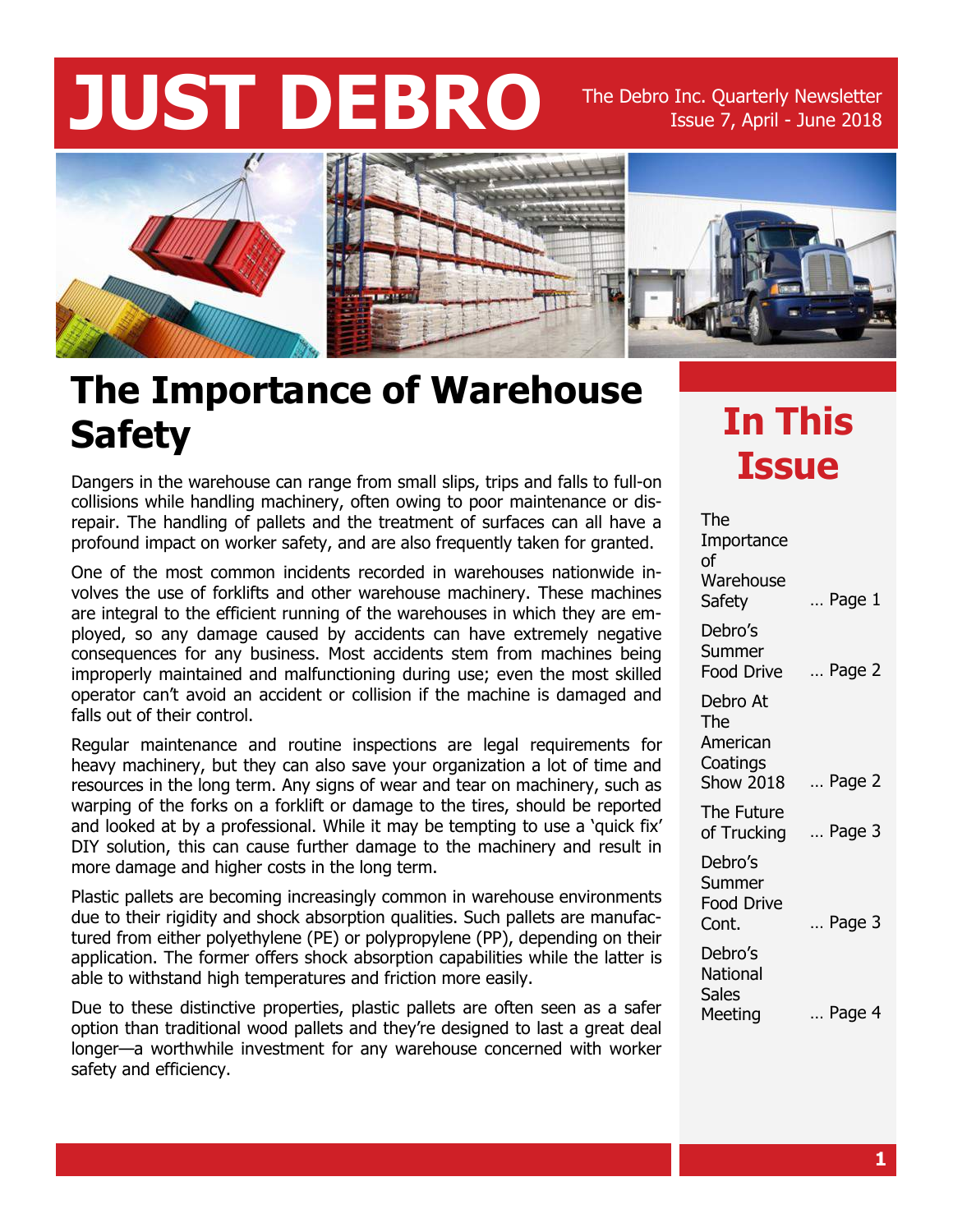## **Debro's Summer Food Drive**

This year Debro employees participated in a summer food drive. The food drive ran for four weeks, from June 4 to June 29. The charity of choice was Ste Louise Outreach Centre of Peel. Ste Louise Outreach Centre has been operating since 1982 and is run 100 per cent by community volunteers.

These dedicated members of the community work together to provide clothing, household products, furniture, toys and food to those in need across Brampton, Caledon and Malton. Ste Louise Outreach does not just cater to low income families but is a place of comfort for anyone in need, from mental health patients, to those suffering from abuse, disabilities, refugees, students, and school breakfast programs.



The Debro Sales team at the national sales meeting in Gravenhurst, ON

#### **Debro at the American Coatings Show 2018**

Hosted every two years in Indianapolis, Indiana, the American Coatings Show and Conference is North America's premier event for the paint & coatings industry. The event is hosted by the American Coatings Association, a voluntary, non-profit trade association that works to advance the needs of the paint and coatings industry and the professionals who work in it. The organization represents manufacturers, raw material suppliers, distributors, and technical professionals, providing advocacy for members of legislative, regulatory, and judicial issues, along with technical and professional development services.

Debro's Industrial Specialties sales team attended the show from April 9th-12th, along with more than 9,200 other attendees. The sales team met with many of our longstanding suppliers, including TOR Minerals, Omnova Performance Materials, and Lanxess Material Protection Products. The team also wandered the show floor, looking at booths from current and potential suppliers, as well as customers and competitors.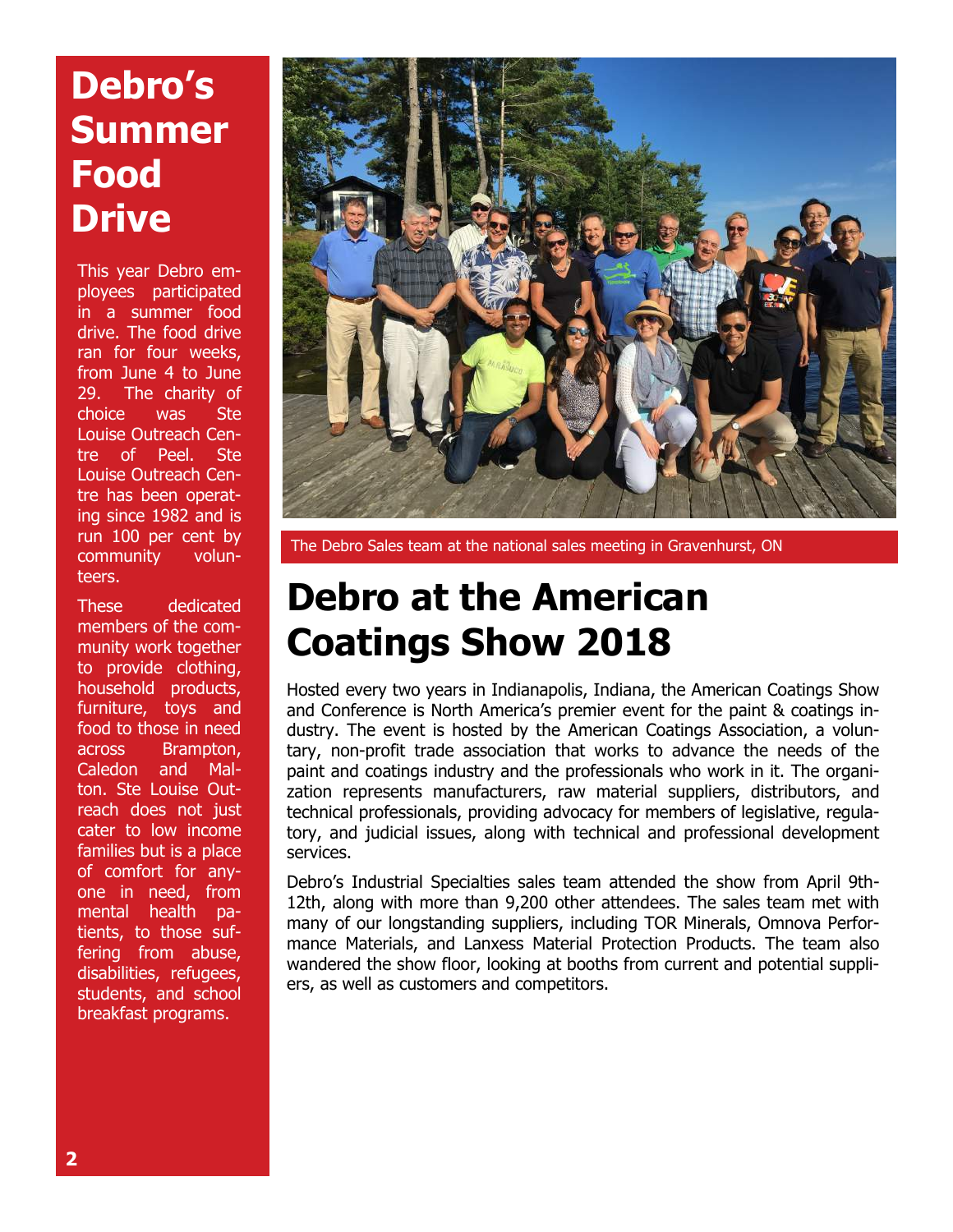# **The Future of Trucking**

The transportation industry is a vast ecosystem which covers everything related to the major modes of transport, namely, road, rail, marine, and air transport. Among all the transportation segments, trucks are the leaders in terms of advancements in technologies and investments from suppliers as well as original equipment manufacturers (OEMs). According to various industry publications and the global truck production reached 4.02 million units in 2017, up from 3.60 million units in 2015.

It is also estimated that there will be an increase in shipping activities, which would boost the demand for trucking. This, eventually, would result in increased revenue for fleet operators. However, the increased revenues will be accompanied by an expected driver shortage and increased wages and fuel prices. Fluctuating fuel prices, driver shortages, increases in trucking rates, and a possible shortage of trucking capacity will be some of the important challenges the trucking industry will face in the coming years.

In the future, some of the most influential trends in the transportation industry will closely relate to these key challenges. The top transportation industry trends for 2018 include an increasing demand for truck platooning, electric trucks, and autonomous driving.

Truck platooning is connecting two or more trucks in a group with the help of connectivity technologies, autonomous driving, artificial intelligence, and support systems such as adaptive cruise control and lane keep assist. The trucks in a platoon automatically keep a set close distance. The truck at the head of the platoon acts as a leader, and the vehicles behind adapt and react to the changes in its movement, requiring little or no action from the driver.

To meet the emissions limits, there is a need for either advanced engine technologies or after-treatment devices. Any of these will lead to increased truck prices. Considering the European and the US CO2 targets and the increasing truck prices, the truck industry is projected to move toward electrification in the next 7–8 years. As a result, both key players, such as Tesla, Daimler, VW, Waymo-Peterbilt, and Paccar, and new players, such as Orange EV, Einride, Motiv Power Systems, BYD, and Wrightspeed, are investing in R&D of electric trucks.

Ride hailing player Uber (Otto), Alphabet (Waymo), and few OEMs, such as Peterbilt Trucks and Embark, are working towards autonomous truck technologies. Navya Company, Navy Arma & AAA, Easy Mile, SB Drive, and Auro are the companies working towards autonomous bus shuttle service. The Singapore government has announced that they are planning to introduce driverless buses on the road from 2022. Nanyang Technological University (Singapore) is already using driverless shuttles at its campus. With all these developments and investments toward developing driverless commercial vehicles, it is predicted that the technology can be commercialized before the expected time.

### **Debro's Summer Food Drive cont.**

In addition to this, they have over 2,650 families registered for their programs. Together, Debro employees nationwide banded together to raise 277 items of nonperishable foods as well as cleaning products. It was with great honour and pride that Debro employees came together for such a great cause.

For more information on the Ste Louise Outreach Centre of Peel and for ways in which you can help, please visit their website at http:// www.stelouisefoodbank. ca